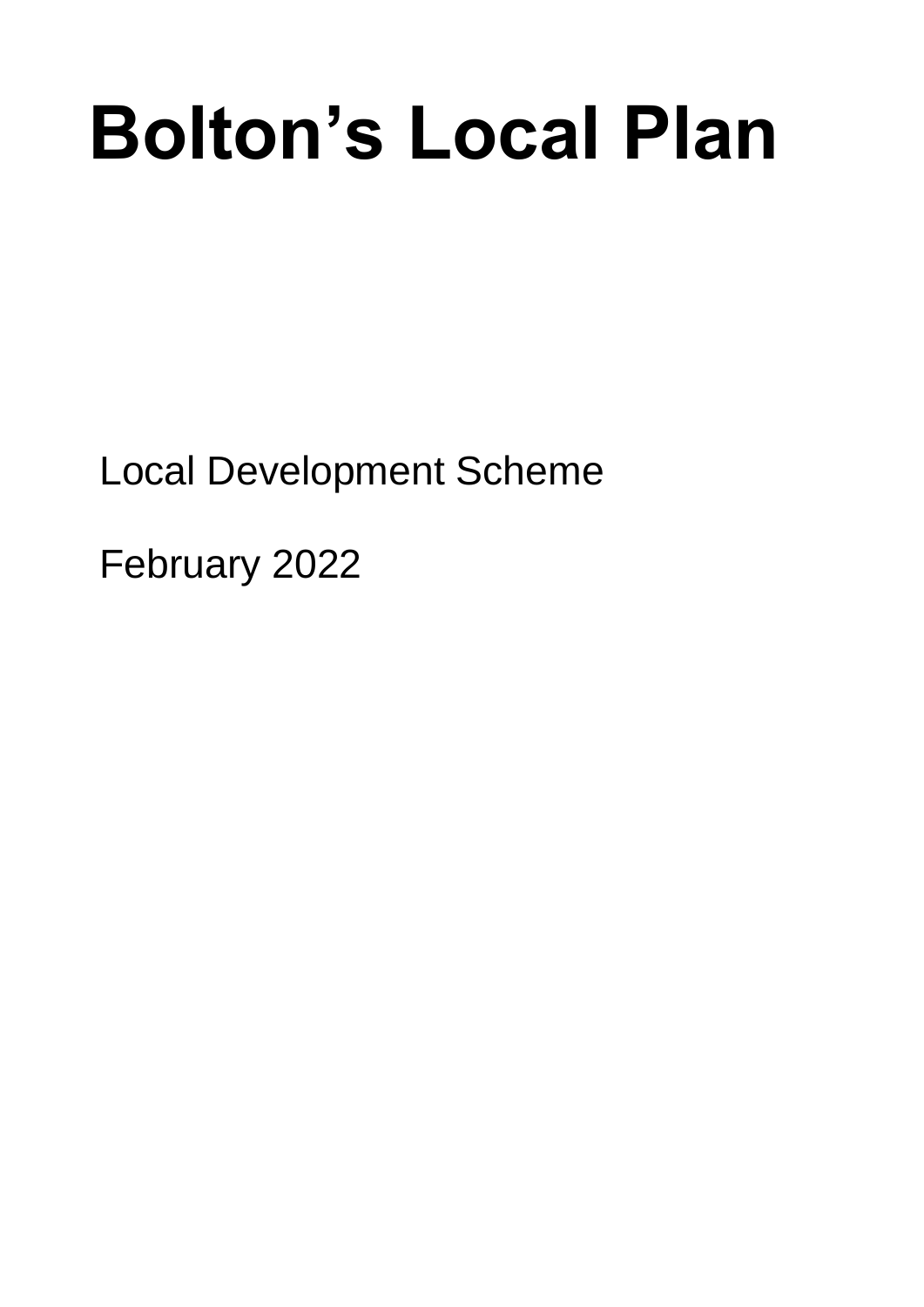#### **The Local Plan**

Bolton's Local Plan currently consists of the following four development plan documents:

- Bolton's Core Strategy
- Bolton's Allocations Plan
- Greater Manchester Waste Plan
- Greater Manchester Minerals Plan

## **Local Development Scheme (LDS)**

This is a programme document for the review of Bolton's Development Plan Documents and sets out the documents the council needs to prepare over the next three years with timescales and milestones for their preparation. The first Local Development Scheme was published in March 2005 and covered the period to March 2008. It has been revised several times since it was first produced, most recently in September 2020. This Local Development Scheme covers the period up to March 2024. A summary timetable can be found at appendix 3.

## **Authority Monitoring Report (AMR)**

The council is required to prepare an Authority Monitoring Report (AMR). The AMR should contain information on the progress of DPDs, as set out in the Local Development Scheme and the extent to which policies set out in current DPDs are being achieved. The latest AMR was published in January 2021.

**The Statement of Community Involvement (SCI)** sets out how the council will engage the community in the preparation of Development Plan Documents and the council's decisions. It is also subject to public consultation. The first SCI was adopted in February 2007. The council has subsequently revised it and the current SCI came into force in August 2020.

**Development Plan Documents (DPD**) set out the council's policies for the borough's development and use of land and form the primary criteria in determining planning applications. All DPDs must conform to the provisions of the council's SCI and will be subject to examination by the Planning Inspectorate before adoption.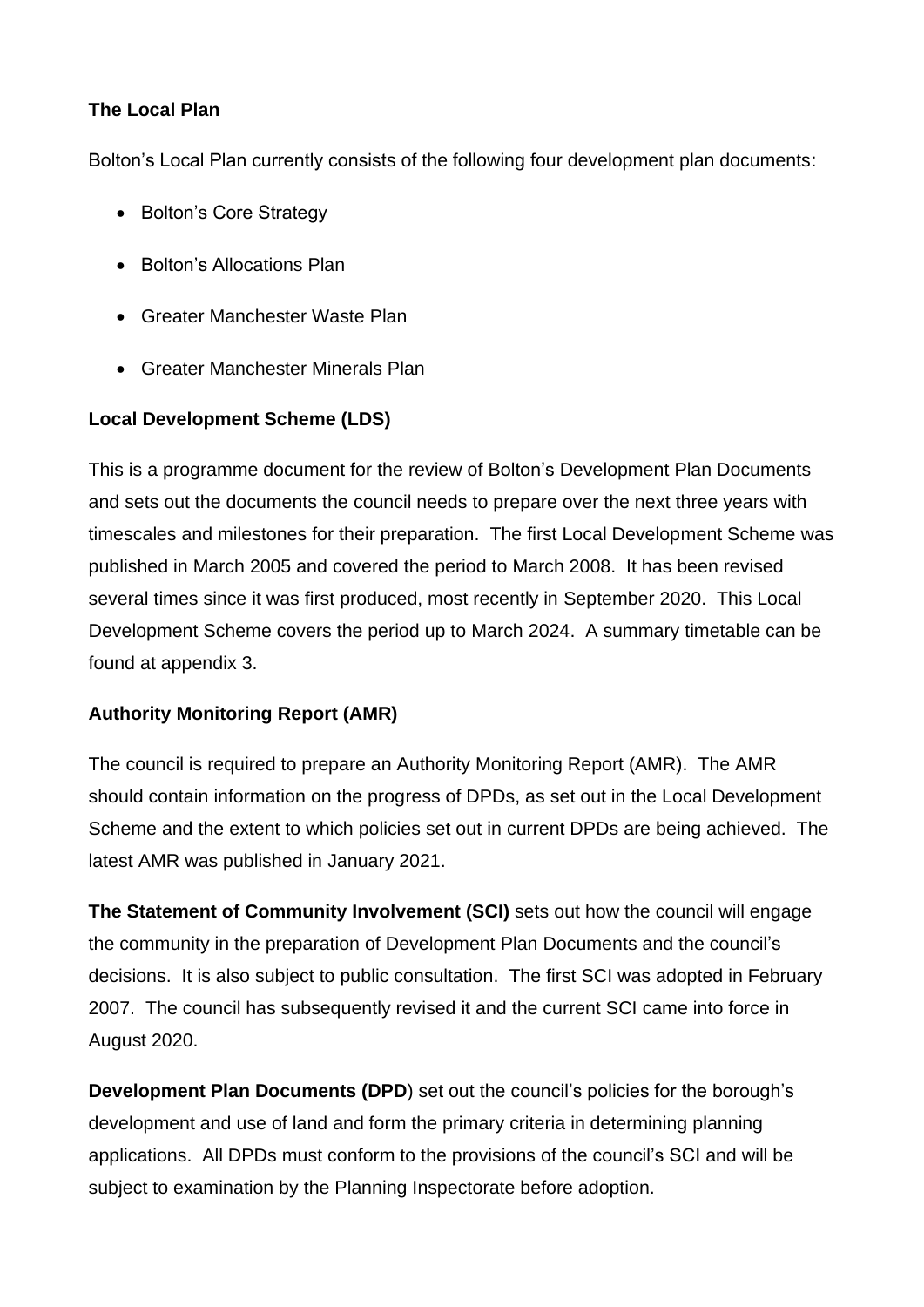**Core Strategy :** sets out the council's vision and spatial strategy for future development to 2026 and includes Development Management policies, a Key Diagram and allocations for major development. The council adopted the Core Strategy in March 2011.

**Allocations Plan :** sets out land allocations for a range of relevant uses including housing, employment, mixed use, retail development and community facilities. It also identifies areas of protection from adverse development such as Green Belt and Conservation Areas. The council adopted the Allocations Plan in December 2014.

#### **Greater Manchester Waste Plan**

The council adopted the Greater Manchester Waste Plan in April 2012 and is now part of the Development Plan for Bolton.

#### **Greater Manchester Minerals Plan**

The council adopted the Greater Manchester Minerals Plan in April 2013 and is now part of the Development Plan for Bolton.

# **Places for Everyone Joint Development Plan Document (formerly Greater Manchester Spatial Framework)**

In February 2015, the council resolved to prepare jointly the Greater Manchester Spatial Framework ('GMSF') to cover housing and employment land requirements and associated infrastructure across Greater Manchester, as a joint development plan document with the other nine districts in Greater Manchester.

The GMSF was to provide an important strategic framework towards the successful planning of the sub-region and the districts within it. It would provide the basis for an informed and integrated approach to spatial planning across Greater Manchester, through a clear understanding of the role of our places and the relationships and connections between them. The GMSF was one of a suite of documents through which the GM Combined Authority is progressing its growth and reform ambitions.

This plan progressed until December 2020 as a joint development plan document (DPD) of the ten Greater Manchester local authorities - Greater Manchester's Plan for Jobs, Homes & the Environment. The GMSF 2020 reached the Regulation 19 (Publication) stage but withdrawal of Stockport Council from GMSF signalled its end as a joint plan for the ten Greater Manchester districts.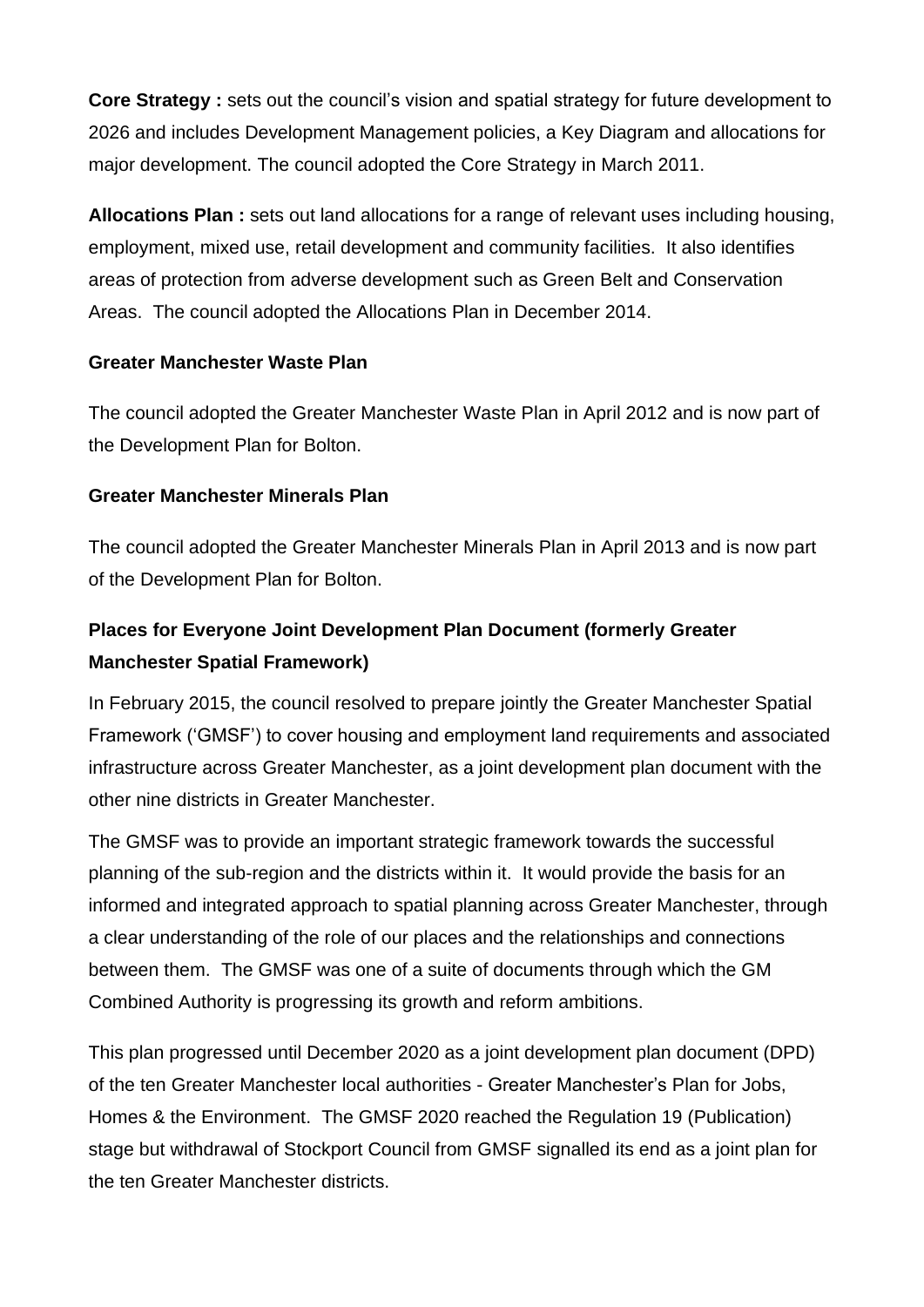The nine remaining Greater Manchester councils (Bolton, Bury, Manchester, Oldham, Rochdale, Salford, Tameside, Trafford and Wigan) have agreed to progress a revised joint development plan called "Places for Everyone" - a joint development plan document for jobs, new homes and sustainable growth across their boroughs. This LDS reflects the milestones for continuation of that process.

#### **Places for Everyone Joint Development Plan Document conformity**

The Places for Everyone plan must be in conformity with the National Planning Policy Framework. It must comply with the council's Statement of Community Involvement in its consultation procedures.

#### **Bolton's Local Plan**

Bolton's new Local Plan will replace those elements of the Core Strategy and Allocations Plan that are not addressed in the Place for Everyone plan. It will provide the overall spatial vision and framework for the future sustainable development of the borough. It will address needs and opportunities in relation to housing, the economy, community facilities and infrastructure as well as providing a basis for safeguarding the environment, adapting to climate change and securing good design. The Bolton Local Plan will set out broad locations and specific allocations of land for different purposes; through designations showing areas where particular opportunities or considerations apply and through criteriabased policies to be taken into account in decisions on planning applications.

#### **Local Plan conformity**

Bolton's Local Plan must be in conformity with the National Planning Policy Framework and with Places for Everyone, once that is adopted. It must comply with the council's Statement of Community Involvement in its consultation procedures.

#### **Neighbourhood Plans**

The 2011 Localism Act allows local communities to prepare neighbourhood plans. Neighbourhood plans must be in general conformity with the strategic policies of the adopted development plan. They are also subject to an independent examination and need to be approved by a majority vote in a local referendum. Once approved they are part of the development plan.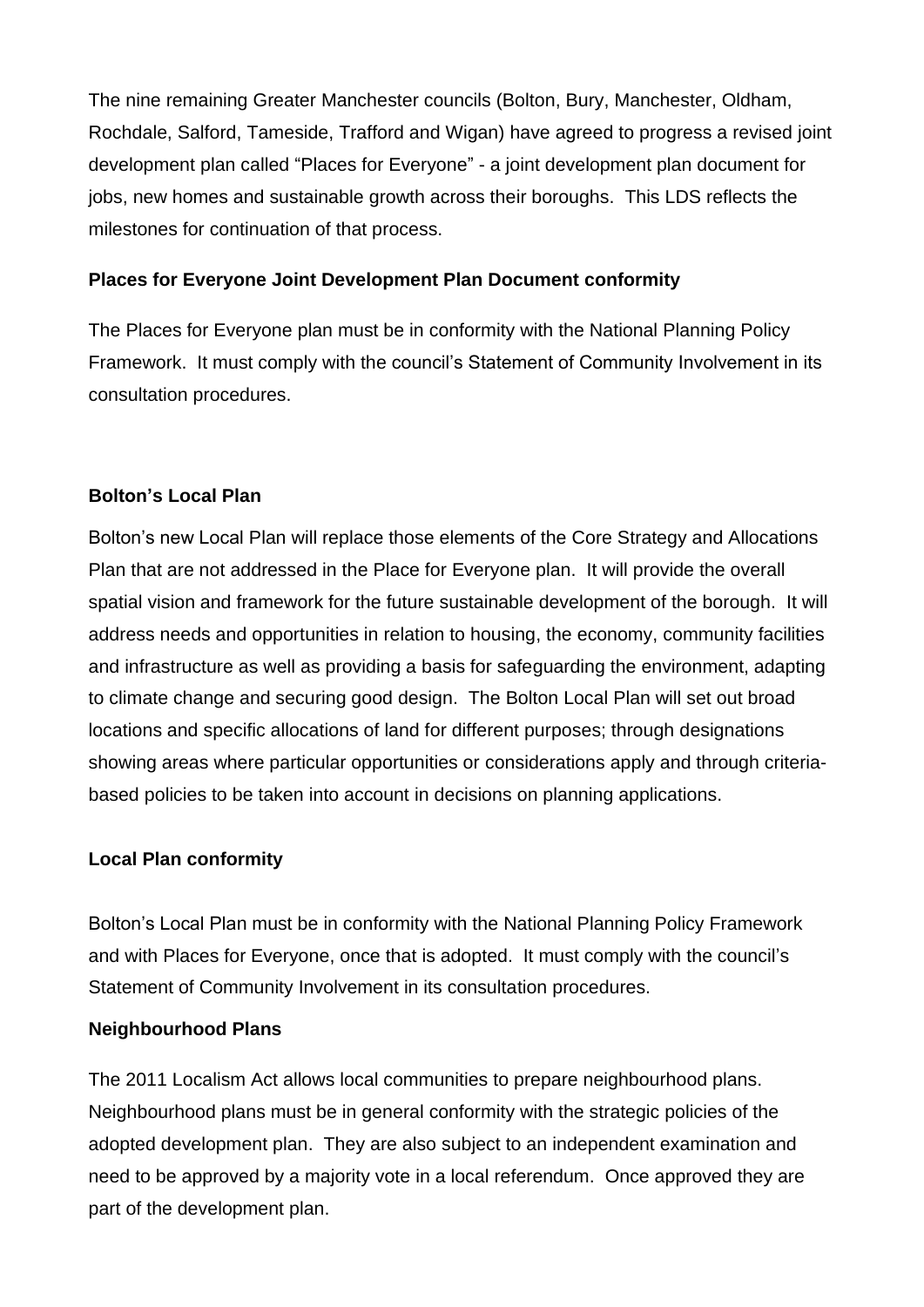The council has designated three neighbourhood areas, at Blackrod, Horwich and Over Hulton. The Blackrod Neighbourhood Plan was formally "made" in June 2021 following success at referendum and now forms part of the Development Plan for Bolton. The timetable for neighbourhood plans is mainly outside the direct control of the council and does not need to be included in the Local Development Scheme.

#### **Sustainability Appraisal**

The Places for Everyone plan and Local Plan are both subject to sustainability appraisal throughout the process including the production of an appraisal report. Neighbourhood plans may not need sustainability appraisal, depending on the nature of their content. Sustainability appraisal incorporates Strategic Environmental Assessment required by legislation to ensure plans reflect sustainable development principles.

#### **Resources**

The production of the GM Places for Everyone is coordinated by the Greater Manchester Housing and Planning team with input from each of the nine districts, including Bolton, primarily from the council's Strategy Team. The Strategy Team will have overall responsibility for Bolton's contribution to the production process but will receive support from other teams in the department, and from other council departments as appropriate. The council's Strategy Team will be primarily responsible for the preparation of Bolton's Local Plan with support from other parts of the council with specialist expertise, as appropriate. The Local Development Scheme is designed to ensure that peaks in the workload on Places for Everyone coincide with troughs of work on the Local Plan and viceversa. External consultants may be engaged on specific projects where there is a lack of expertise or capacity in-house.

#### **Risk**

The Council seeks to minimise the risk of additional expense and delay. Key risks are:

• breakdown in cooperation on Places for Everyone preparation between the nine districts of Greater Manchester; this will be addressed through regular meetings between GMCA and the districts to identify early on any sources of disagreement and act to minimise them;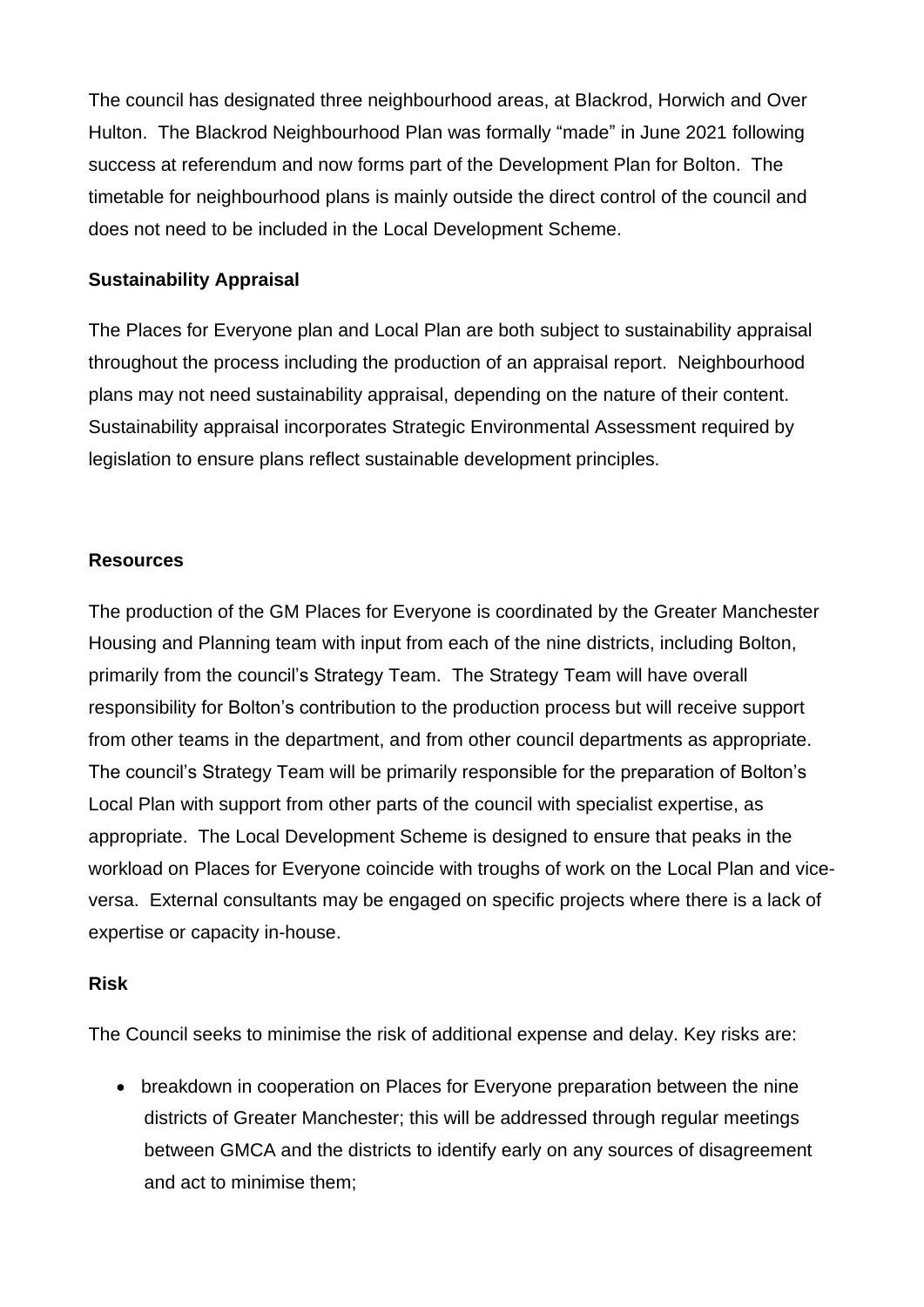- new procedural arrangements for preparing Development Plan Documents may cause delays; this will be addressed by identifying any new procedures and taking action to ensure that there is compliance with them;
- covid 19 restrictions could mean the postponement of planned consultations; this will be addressed by considering what progress can be made within the restrictions in force at any specific time;
- changing planning policies at a national level could necessitate changes in policy at a local level and delays; the council will address this risk by ensuring that long-life documents focus on essentials and are flexible enough to be adaptable to change and anticipating change;
- procedural complications and slippage, which the council will address by maintaining robust information and ensuring that plans are sound;
- resource issues such as staff retention, specialist advice and document and map production, which the council will address by matching resources to work priorities;
- increased financial costs caused for example by new evidence requirements or by unexpectedly large numbers of consultation responses; the council will address this through scoping and planning of the evidence base, and through frontloading consultation;
- stakeholder commitment issues, which the council will address with commitment to community involvement; and
- risk of non consistency of documents within the Development Plan. Careful timetabling of DPD production within the LDS should minimise the risk of subsequent documents being found to be unsound.

#### **Monitoring and Review**

Circumstances will inevitably change during the LDS period with changing priorities at national and local level. Progress on production of plans listed in the LDS is considered in Authority Monitoring Reports and the Local Development Scheme updated as necessary.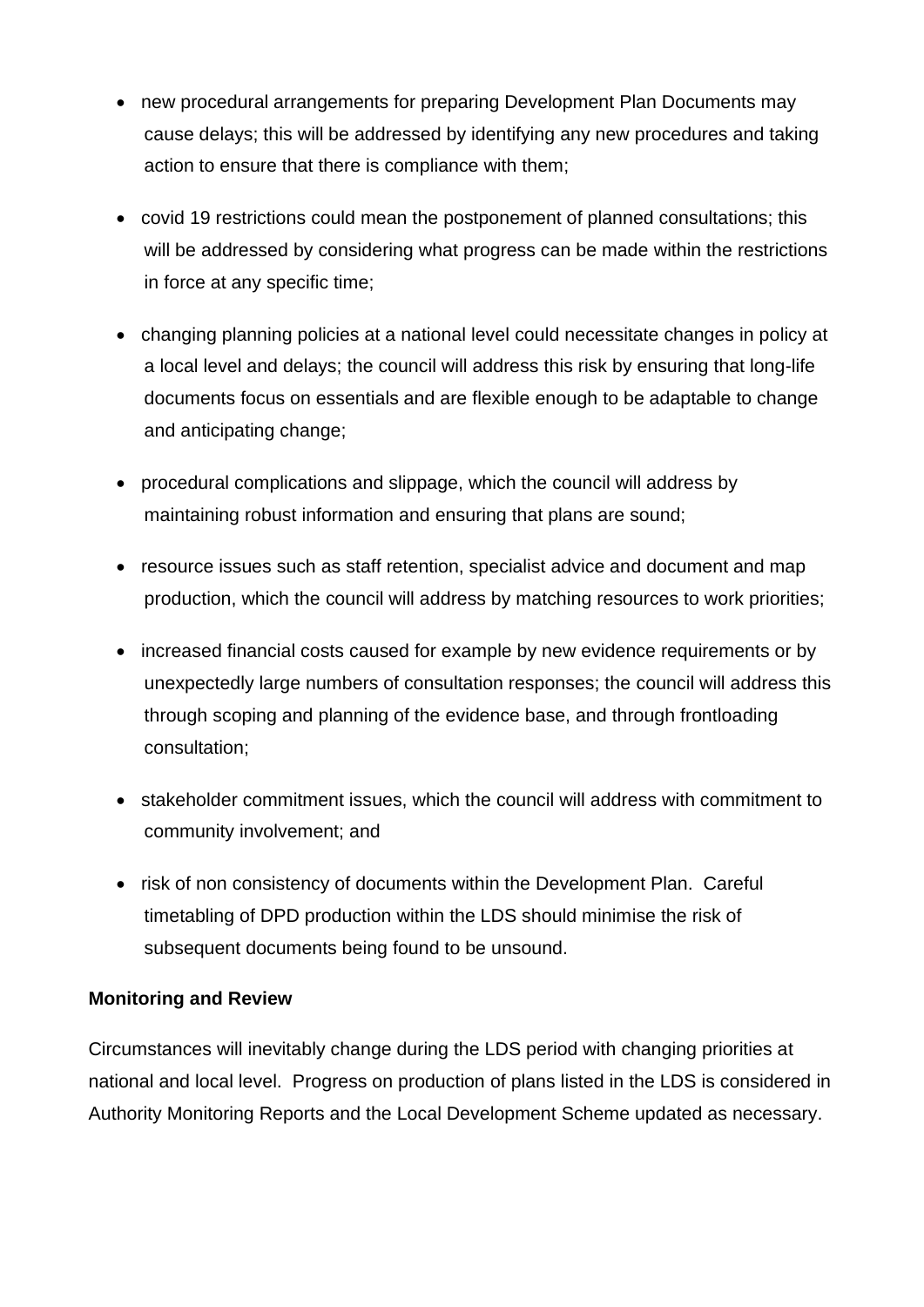# **APPENDIX 1 Places for Everyone Joint Development Plan Document**

| <b>Role and</b><br>subject | • The Places for Everyone Joint Development Plan Document will focus<br>primarily on housing and employment land requirements for GM, the<br>infrastructure requirements to deliver this and the environmental<br>capacity of GM to accommodate this in the most sustainable manner |  |  |  |  |  |  |  |
|----------------------------|-------------------------------------------------------------------------------------------------------------------------------------------------------------------------------------------------------------------------------------------------------------------------------------|--|--|--|--|--|--|--|
| Coverage                   | • 9 Greater Manchester Local Authorities - Bolton, Bury, Manchester,<br>Oldham, Rochdale, Salford, Tameside, Trafford and Wigan                                                                                                                                                     |  |  |  |  |  |  |  |
| <b>Status</b>              | The PfE has been progressed as a joint Development Plan Document of<br>the nine districts.                                                                                                                                                                                          |  |  |  |  |  |  |  |
|                            | • Once adopted the PfE will be part of the development plan for Bolton<br>and the Local Plan will need to be in conformity with it.                                                                                                                                                 |  |  |  |  |  |  |  |
|                            | The PfE is just one of a suite of documents through which GMCA is<br>progressing its growth and reform ambitions namely:                                                                                                                                                            |  |  |  |  |  |  |  |
|                            | The overarching Greater Manchester Strategy<br>$\circ$                                                                                                                                                                                                                              |  |  |  |  |  |  |  |
|                            | <b>Transport 2040 Strategy</b><br>$\circ$                                                                                                                                                                                                                                           |  |  |  |  |  |  |  |
|                            | A Digital Strategy<br>$\circ$                                                                                                                                                                                                                                                       |  |  |  |  |  |  |  |
|                            | The Local Industrial Strategy<br>$\circ$                                                                                                                                                                                                                                            |  |  |  |  |  |  |  |
|                            | <b>Housing Strategy</b><br>$\circ$                                                                                                                                                                                                                                                  |  |  |  |  |  |  |  |
|                            | The 5 Year Environment Plan<br>$\circ$                                                                                                                                                                                                                                              |  |  |  |  |  |  |  |
|                            | A number of emerging strategies including clean air<br>$\circ$                                                                                                                                                                                                                      |  |  |  |  |  |  |  |
| <b>Conformity</b>          | Consistent with national planning policy and having regard to the<br>Greater Manchester Strategy and other GM strategies                                                                                                                                                            |  |  |  |  |  |  |  |

| <b>Stage</b>                                                                      | <b>Timetable</b>               |  |  |
|-----------------------------------------------------------------------------------|--------------------------------|--|--|
| Initial consultation on the objectively assessed<br>$\bullet$<br>development need | November 2014                  |  |  |
| Consultation on vision, strategy and growth<br>$\bullet$<br>options               | October 2015-January<br>2016   |  |  |
| <b>Consultation on first Draft Plan</b>                                           | October 2016 - January<br>2017 |  |  |
| Consultation on 2 <sup>nd</sup> Draft Plan<br>$\bullet$                           | January 2019 - March<br>2019   |  |  |
| <b>Publication of PfE Plan</b><br>$\bullet$                                       | August - October 2021          |  |  |
| Submission                                                                        | <b>Early 2022</b>              |  |  |
| Examination hearings commence*                                                    | Summer 2022                    |  |  |
| Adoption*                                                                         | 2023                           |  |  |

\* *The timetable for the examination will be determined by the Planning Inspectorate, and not by the council.*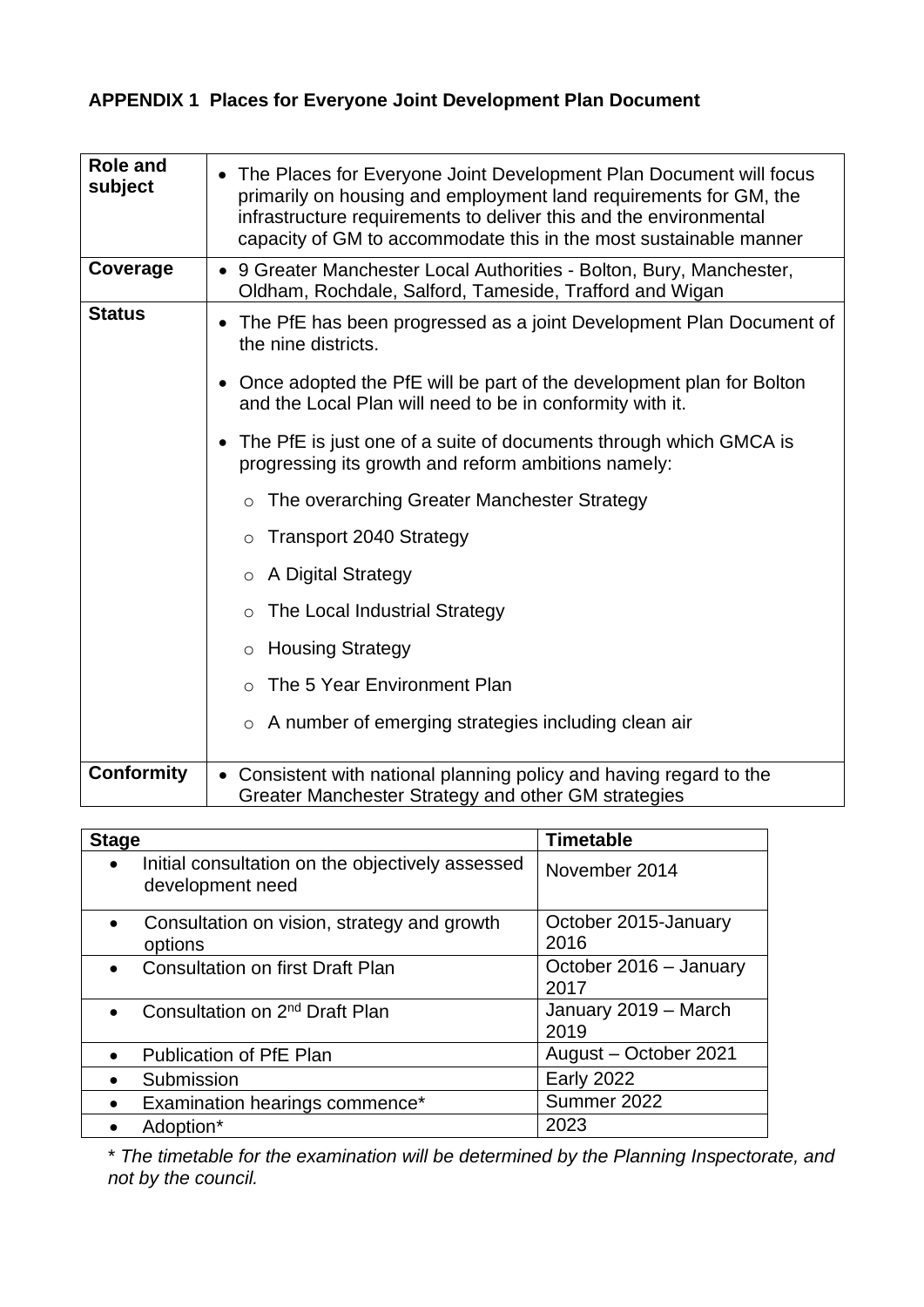# **APPENDIX 2 Bolton's Local Plan**

| Role and<br>subject | • Bolton's Local Plan will focus primarily on the identification of sites and<br>areas for development in urban locations, together with development<br>management policies |
|---------------------|-----------------------------------------------------------------------------------------------------------------------------------------------------------------------------|
| Coverage            | • The Borough of Bolton                                                                                                                                                     |
| <b>Status</b>       | Bolton Council will progress the Local Plan as a development plan<br>document.<br>Once adopted the Local Plan will be part of the development plan for<br><b>Bolton</b>     |
| <b>Conformity</b>   | • Consistent with national planning policy and the Places for Everyone                                                                                                      |

| <b>Stage</b>                                                      | <b>Timetable</b>              |  |  |  |
|-------------------------------------------------------------------|-------------------------------|--|--|--|
| Consultation on scope, vision, issues and<br>$\bullet$<br>options | March 2021 - December<br>2021 |  |  |  |
| Consultation on draft plan                                        | May 2022 - July 2022          |  |  |  |
| Publication                                                       | December 2022                 |  |  |  |
| Submission                                                        | April 2023                    |  |  |  |
| Examination hearings commence*<br>$\bullet$                       | September 2023                |  |  |  |
| Adoption*                                                         | March 2024                    |  |  |  |

\* *The timetable for the examination will be determined by the Planning Inspectorate, and not by the council.*